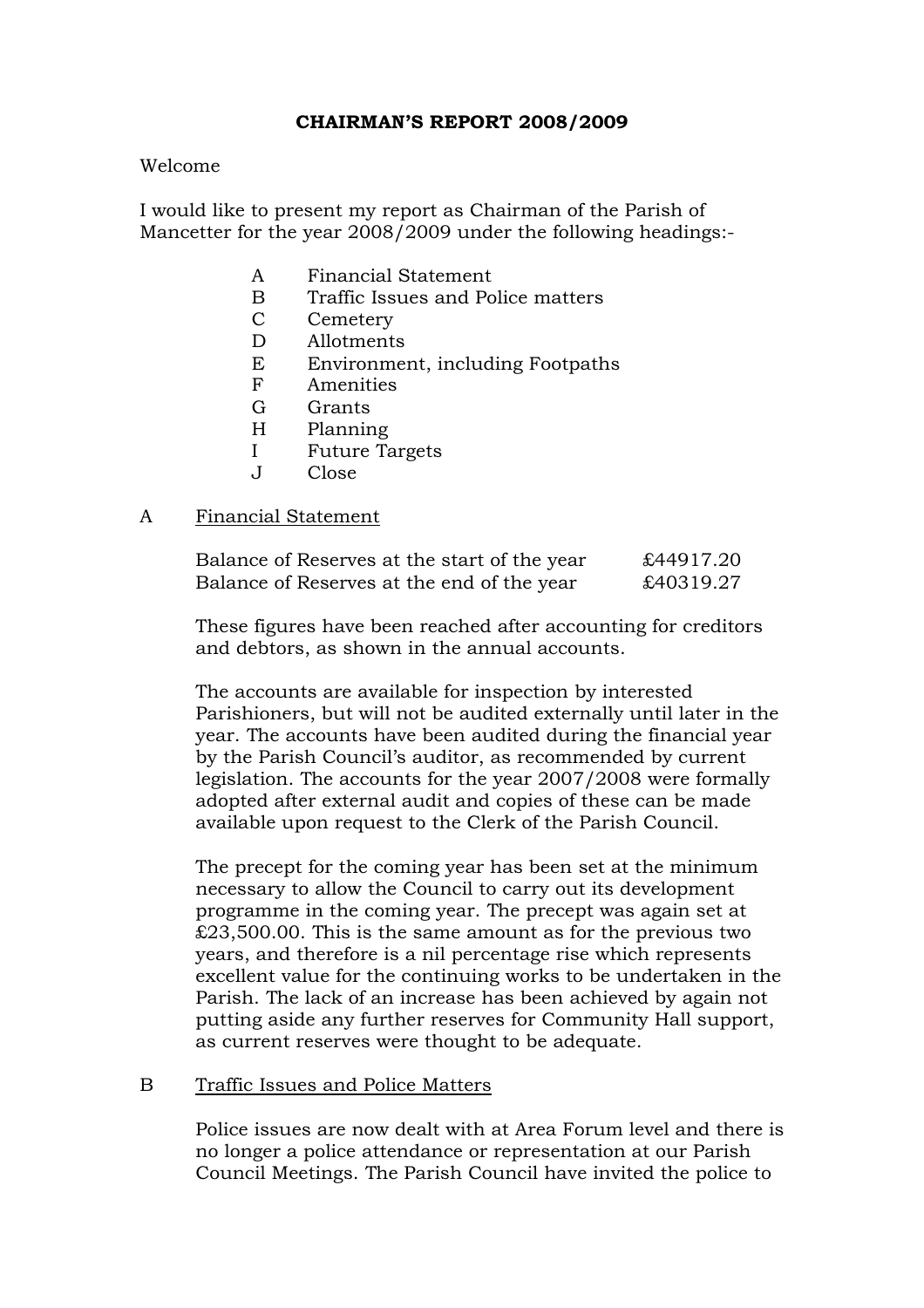attend the Annual Parish Council Meetings so that issues raised by Parishioners may be formally recorded in the Parish Records. I would urge Parishioners to attend Area Forum Meetings to raise any issues of concern to them, or for that matter praise, but be aware that questions need to be submitted in writing by Parishioners before the date of the meeting. If you just wish to raise any policing issues, then you only need to arrive half an hour before the meeting starts in order to speak with a Police Officer.

As you are aware, new speed limits are now in force through and outside the conurbation area near to Mancetter. This is a welcome step forward for Parishioners safety.

Reports and inspections made of the Manor Road speed cushions declare them to be successful, but this is not the opinion of many of the residents in the area.

Although largely outside the Parish, the speed cushions installed along the Witherley Road and the wedge at the Blue Boar junction has received much criticism for its effectiveness as a traffic calming development. Many local residents gave considered and knowledgeable views on ideas and expectations during the consultation period. The end result to these submissions and the subsequent installation of these traffic calming measures, is that residents feel they were ignored and wasted their time. At the current time of writing this report there have been sightings of vehicles driving between the steep cushions and even driving on the wrong side of the wedge. The Council awaits the outcome of an evaluation of the development to be conducted at a later date.

There is an ongoing concern for the number of HGV vehicles using Steppey Lane and also ignoring weight restrictions through the Ridge Lane/Birchley Heath area. Much of this traffic relates to the Archbold Transport Depot which is based at the old Coal Board Workshops site. Sat Nav presents problems in the Parish as well.

# C Cemetery

The maintenance of the Cemetery/Churchyard is in the hands of the same Contractor and a further new two year contract has been approved. The ongoing working relationship with the Contractor remains excellent and the trust the Parish Council have in his work has no doubts.

New documentation has been received from Central Government about the testing of monuments, and in the light of this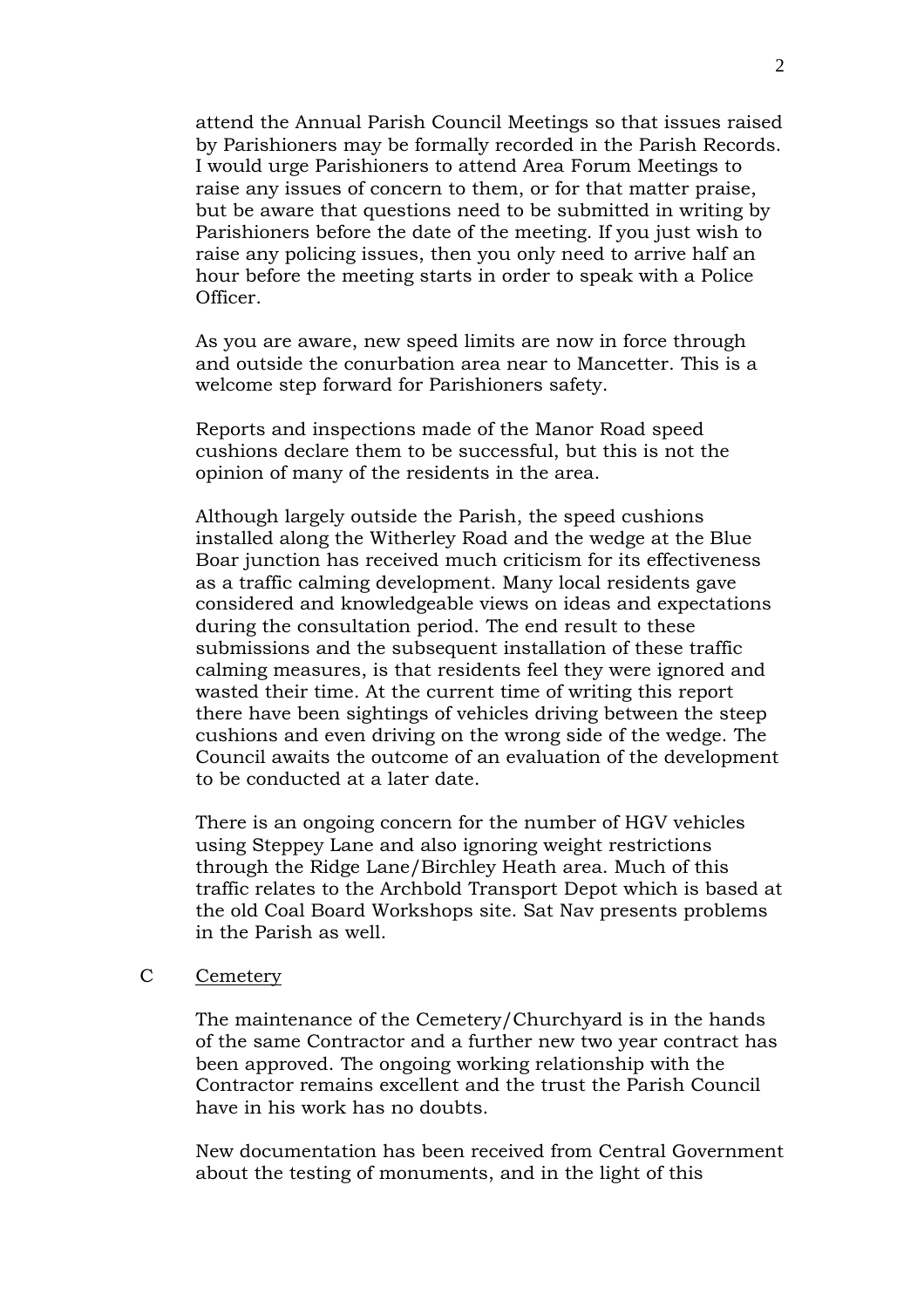publication, the Parish Council has amended their procedures. A preliminary inspection of monuments has been made and a draft Risk Assessment document prepared. Work on this will hopefully be completed in the coming year.

New Notice Boards have been installed displaying information relating to the cemetery area.

#### D Allotments

All allotments at the Ridge Lane site are let, and again, there is a short waiting list of prospective tenants.

It is understood that the Borough Council are still uncertain about the potential site for allotment provision in Mancetter itself.

The Contractor for the New Parish Notice Board was able to salvage some elements of the old Notice Board and was able to refurbish it for use by Ridge Lane allotment holders. Other allotment holders have subsequently installed the board using re-cycled concrete posts and timbers – again at no cost to the Parish.

Representatives from Ridge Lane allotment have attended the newly formed North Warwickshire Allotment Federation. It is to be noted that Ridge Lane allotments are owned by the Parish Council and have been fully functional for over 100 years. Yet again Mancetter Parish Council shows the way forward on sustainability.

#### E Environment

The Notice Board in Mancetter has been replaced by a new board manufactured by a local company. The Parish Council was pleased that the contract could be awarded locally and be Best Value as well, when compared to other quotations from nationally known companies. The same business also made the cemetery Notice Boards.

Fly tipping has been reported throughout the year and I am pleased to say that NWBC has, on most occasions, acted quickly in clearing up the mess. Unfortunately at the time of writing this report a large heap of tyres remains dumped on the edge of our Parish in Oldbury Lane.

An Action Group has been formally constituted in Ridge Lane to push forward the refurbishment of the play area in the Recreation Ground.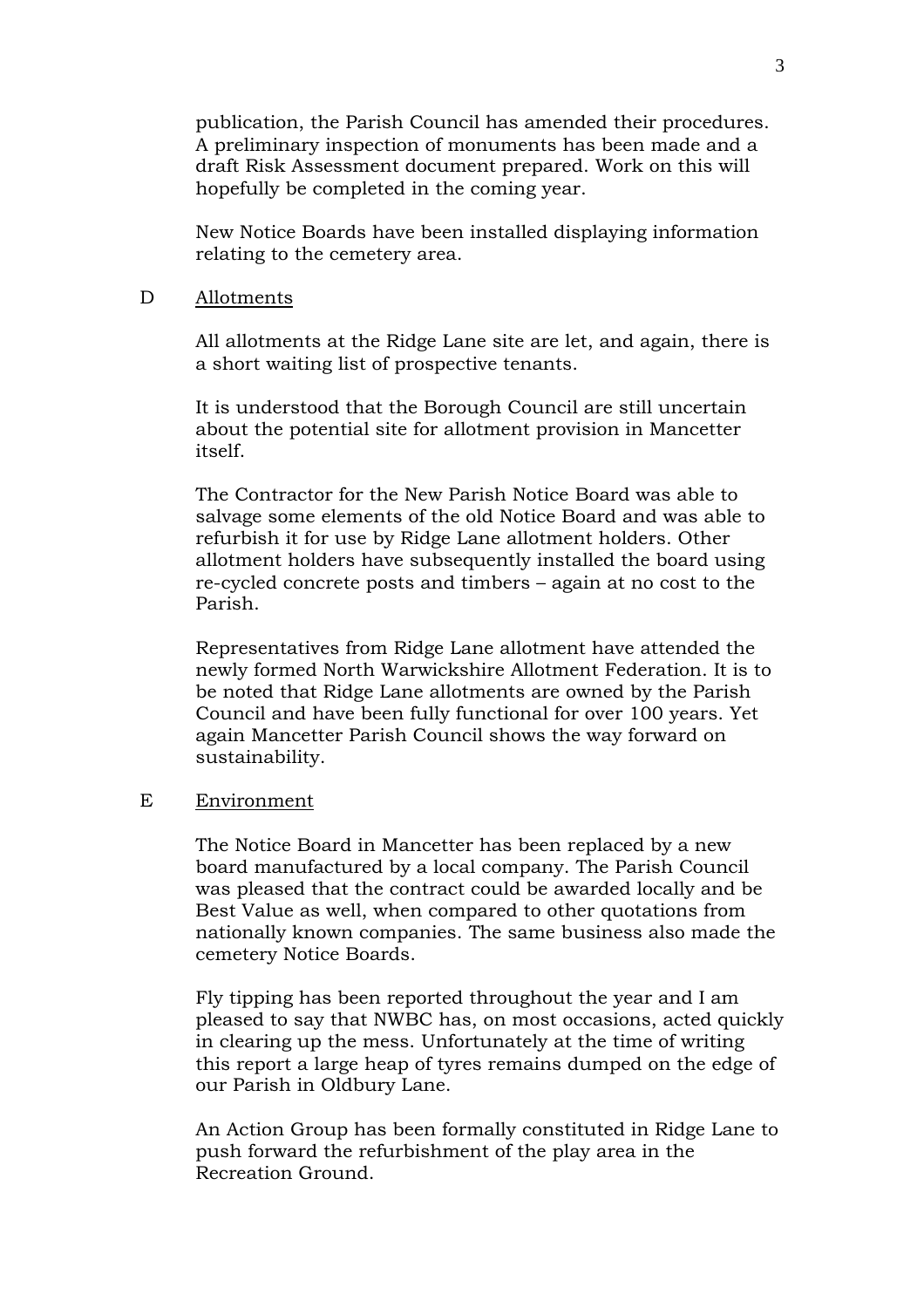I will ask John Arrowsmith, our Footpaths Representative, to give his report on Footpaths and Footpath literature. I will pre-empt him by stating that with his help the Parish Council was able to formalize a two year £500.00 per annum agreement with the County Council for footpath maintenance.

On the Heritage Route the Parish sculpture has been installed and has received positive comments about its naturalness and historical reflections. I hope many Parishioners will visit the site because the distant views are still some of the best in Warwickshire.

The hard winter weather found many of our grit bins well used and running out of salt – something I hope the County Council will be able to address in the future. At least one bin 'disappeared' from its site and has not been found. This, and bins for other sites, will be ordered/replaced in September of the coming year.

Perhaps because of the more severe winter the County Council is about to conduct a total review of Emergency Procedures throughout the county. Each level of local government will contribute to this with Parish and Town Councils having an input at the first tier of action.

The aerials at Ridge Lane have been the subject of an ongoing investigation led by Bryan Hamson. I would like to personally thank him for his relentless pursuit of avenues of questioning but he has certainly now reached a point where the Parish Council will be unable to add further to this study. It is hoped in the very near future to get further help from the Area Health Authority.

# F Amenities

The Community/Schoolroom has continued to be used for all Parish Council Meetings and also some special meetings, such as the Quarry Liaison Group, which is also held here.

The Community Hall/Church has been used at Ridge Lane for the North Warwickshire Association of Parish Council's meetings on two occasions, and is regularly used for other community activities.

Despite difficulties encountered with installation, the storage room at the Ridge Lane site has been completed, which will allow the SureStart activities Group to continue at that site. Because of these problems the Parish Council refused to settle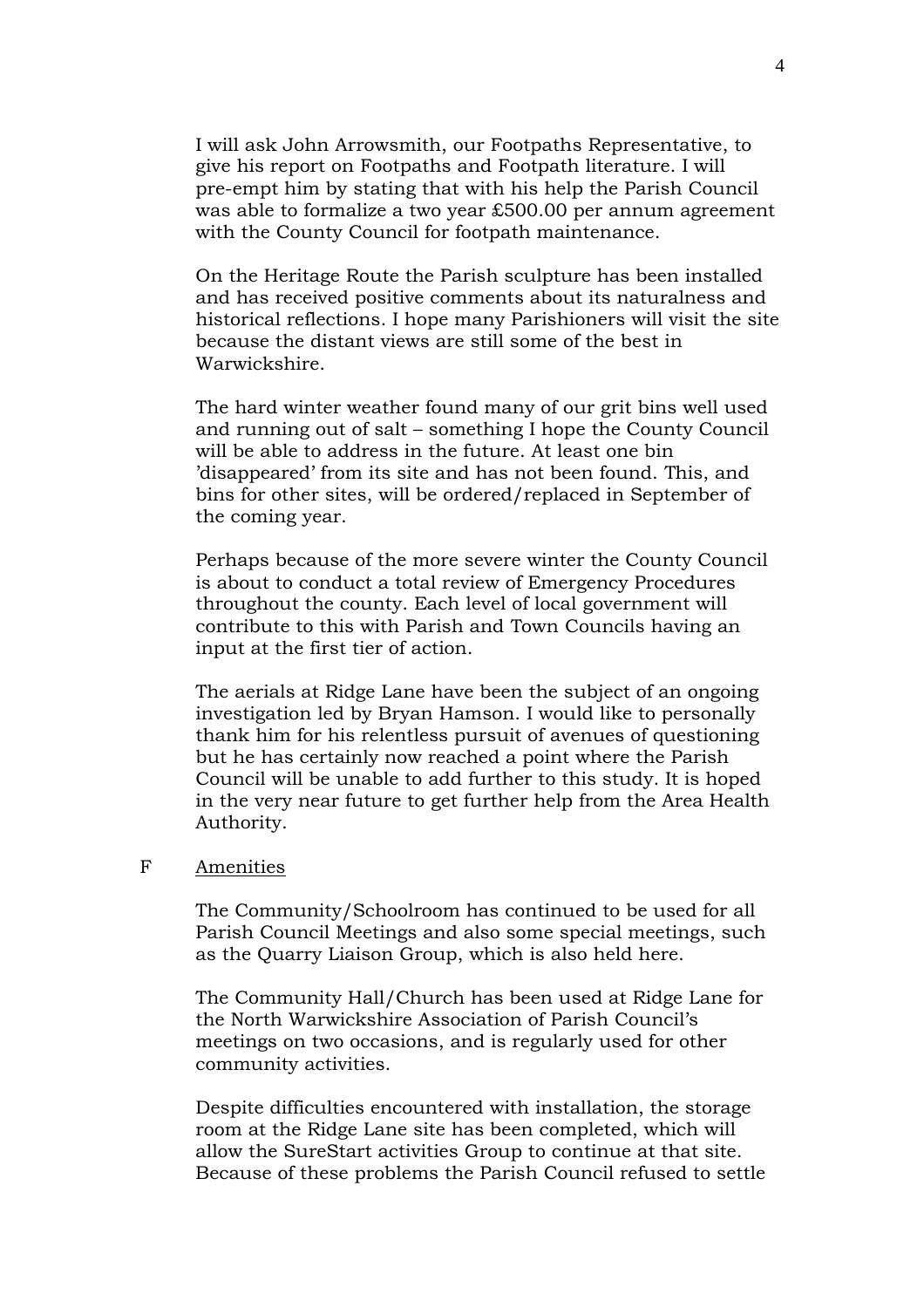the account and the issues took some six months to resolve. Jean Marshall committed considerable time to resolving these issues.

# G Grants

As previously reported, the Ridge Lane Community Hall storage facilities has now been completed and funded by the Parish Council.

H Planning

Planning issues in the Parish have been commented on where appropriate.

The Parish Council are aware that the future of the old school playing fields remains unresolved. Certainly the aspirations of those that attended the consultation will remain merely a wish list and any progress on the site is unlikely in the near future.

There is still no resolution to the misuse of a site within the Parish.

- I Future Targets
	- 1) The Parish Council will continue to press for the improvement of services within the Parish
	- 2) Community Hall provision will continue to be supported
	- 3) Youth support will continue when and where appropriate staffing is available
	- 4) Inspection and any necessary testing of monuments will continue in the coming year
	- 5) Support will continue for the maintenance of footpaths and the Heritage Way
	- 6) To work with other agencies in the Parish to bring about enhanced Parish provision
	- 7) To work with the Residents' Association towards the development of a Parish Plan for Mancetter. This target is now four years old and requires the formation of a group to progress it. This group must be outside the limits of the Parish Council
	- 8) To continue to work towards a Quality Status Council
	- 9) To continue to support The Clerk on her training programme and the ongoing personal development of all Councillors.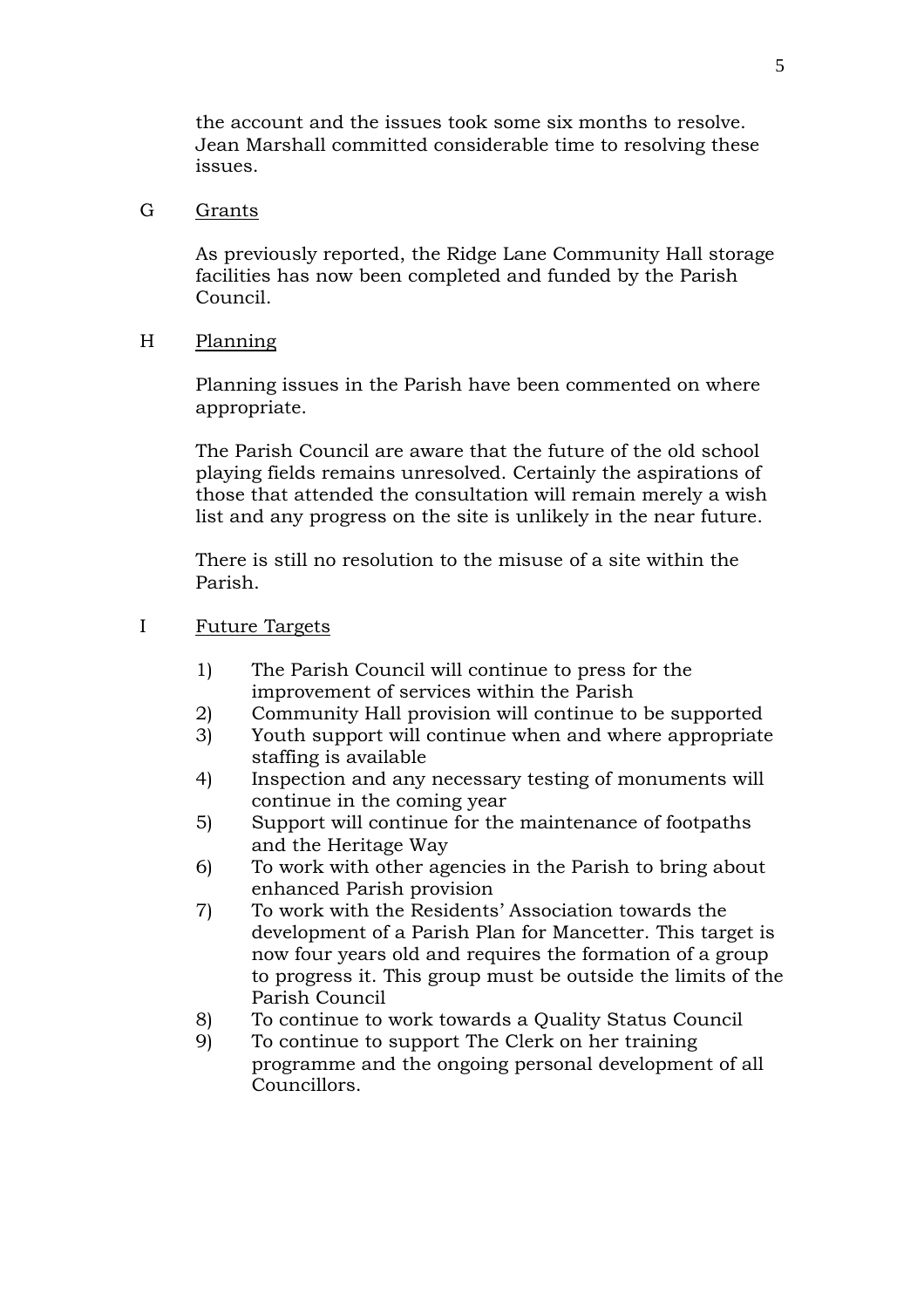### J Close

The following functions/meetings have been attended by members of the Parish Council during the previous year:-

- a) Area Forum East Meetings
- b) County Area Meetings
- c) Warwickshire Association of Local Parish Council Meetings and Training Sessions
- d) Annual Meeting of the Parish Council with North Warwickshire Borough Council
- e) Quarry Liaison Group Meetings
- f) Standards Committee Meetings
- g) Warwickshire Rural Communities Council Meetings
- h) Mancetter Residents' Group Meetings
- i) The North Warwickshire Area Committee of Parish Council Meetings
- j) Agreement to send representation to a new De Mulder Liaison Group

The Parish Council continue to be pleased with the support of our Borough Councillors and it is hoped that this will continue in the future.

Our County Councillor has also been supportive to the Parish Council and has maintained regular e-mail contact with us, as well as attending our meetings.

To this end the Parish Council has continued to afford quality time at the start of meetings for discussions with these agencies, as well as other groups.

A public question time has been entered on all Parish Agendas. This facility has been used, but at such times the Council may not be able to give an immediate answer, but will endeavour to respond as quickly as possible.

During this year Dorothy Mairs retired from the Parish Council after over twenty years of service. Her very active support will be missed.

I also feel that the Parish will greatly miss Adrian Mairs, vicar to the Parish, who has also retired after a long and committed service to the Parish.

Dawn Teagles has agreed to fill the vacancy left by Dorothy's retirement.